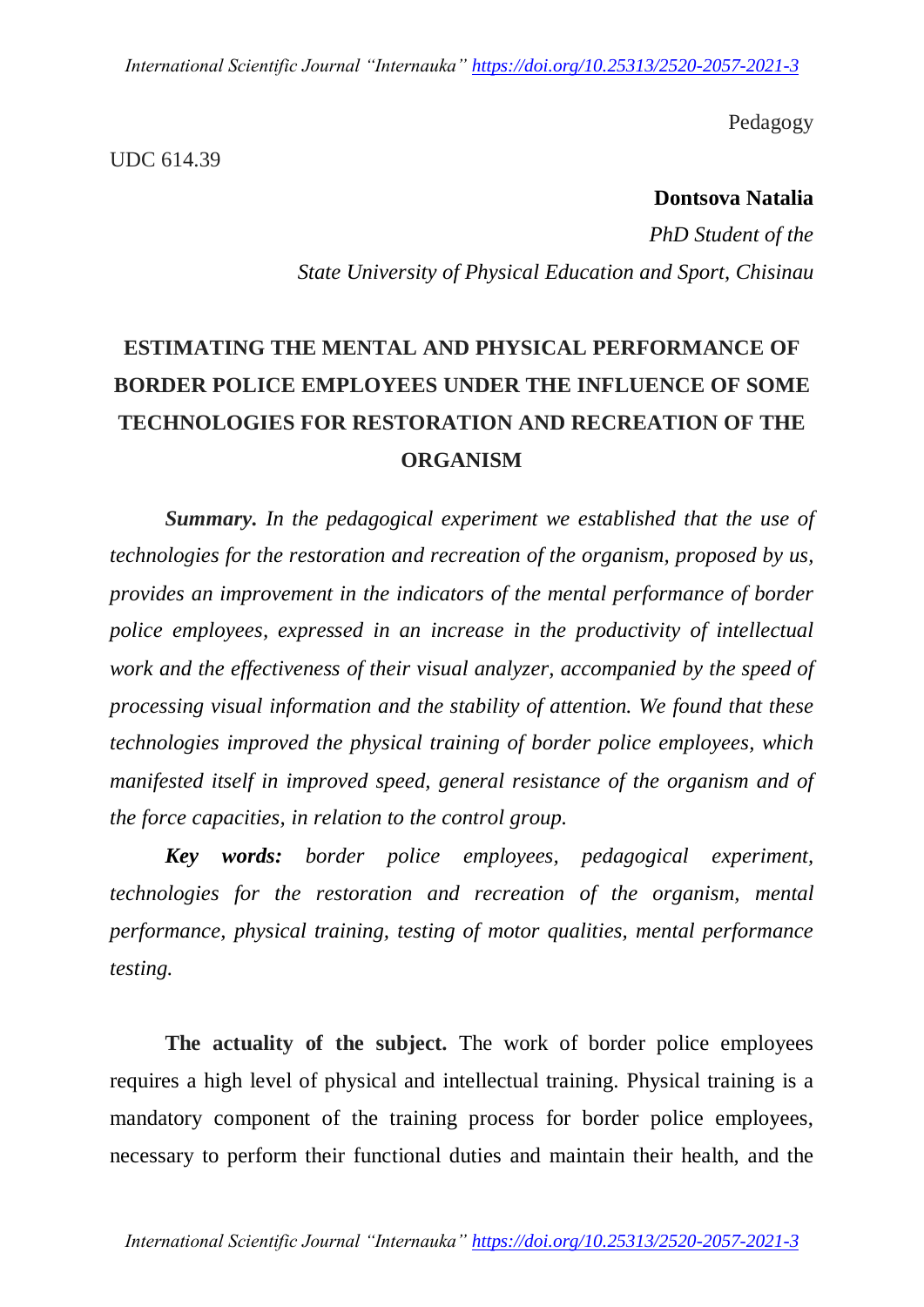specificity of intellectual work lies in the need to process a large volume of information from various sources, with the mobilization of optical and auditory analyzers, memory and attention [6]. Research shows that about 65% of the detentions of border violators, carried out by border police employees, have become possible due to the qualitative examination of documents and careful research of vehicles when crossing the state border. The remaining 35% of cases of stop offenders at the border are determined by an accurate assessment of the mental condition of the passengers, the border guard paying attention to all visible and less visible signals from passengers, vehicles and the environment, acts. Therefore, in order to detect deviations when crossing the border, the border guard must have a special sensitivity of the visual analyzer, its stability, the ability to subtly differentiate the smallest changes in the passport [8].

Analyzing the opinions of border police employees, regarding the methods for the restoration of the organism [5] we used some technologies to improve their intellectual and physical work capacity.

The professional activity of a border guard is characterized by a constant change in working conditions and meteorological factors acting on the body. Fluctuations of meteorological factors, mental and physical stress at work require constant improvement of its mechanisms of adaptation to the environment [4; 6; 9]. Therefore, in order to preserve the health of border police employees and maintaining physical condition at a high level, in our opinion, it is rational to use the appropriate technologies for the restoration and recreation of the organism, the effectiveness of which must be proved experimentally [4; 5; 9].

*The hypothesis of the paper:* we expected that the use of technologies for the restoration and recreation of the organism will ensure the improvement of mental and physical performance indicators of border police employees.

*The aim of the paper:* the physiological-hygienic estimation of the annual dynamics of the intellectual and physical work capacity of the border police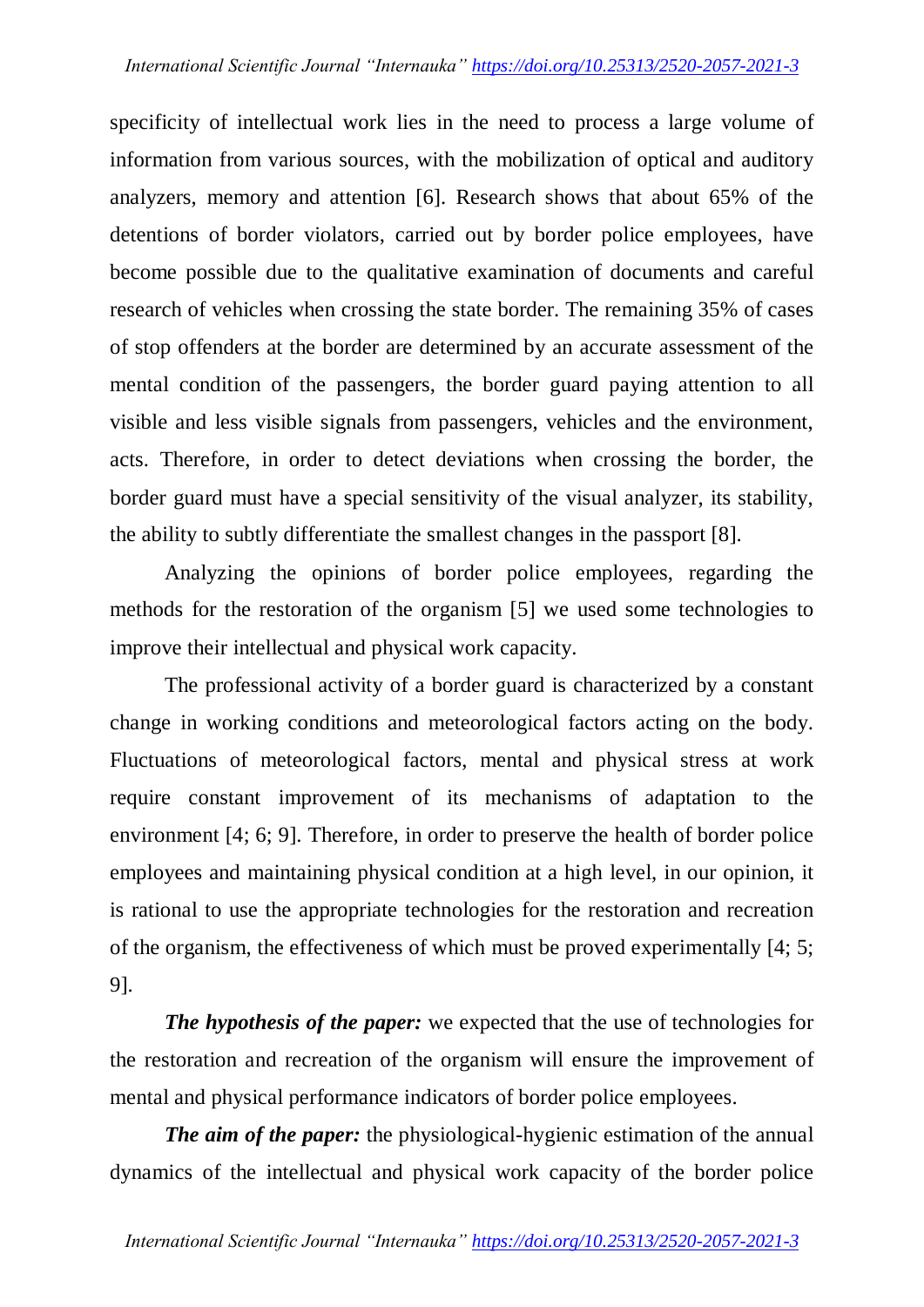employees under the influence of some technologies for the restoration and recreation of the organism.

**Research methods.** At the beginning of the pedagogical experiment, the initial testing of the level of motor training of the border police employees from both groups was performed, and at the end of it - the final testing, using mathematical-statistical methods to process the obtained results, comparative analysis of results. The results of *running 100 meters*, *running 1000 meters* and *tractions at the fixed bar* were recorded [7].

The intellectual work capacity of the border policeman was assessed after the Burdon - Anfimov test, which allows the assessment of the quantitative and qualitative aspect of the intellectual activity.

*Test execution methodology.* In the Anfimov table it is required to cut all the letters H for 4 min. At the end of the test we calculated the total number of letters displayed (S), the number of letters cut (H), the number of letters H that had to be cut (N), the number of mistakes made (n). Based on these data we determined:

**Coefficient of accuracy of test execution (A):**

 $A = H/N$  (1)

**Intellectual productivity coefficient (P):**

 $P = AS(2)$ 

**Volume of visual information Q (bit):**

 $Q = 0.5936$  x S (3)

*where:*

*0,5936 - the average volume of information, which belongs to a sign.*

**Information processing speed,** bit/sec:

 $VPI = (Q - 2,807 \times n) / T (4)$ 

*where:*

*2, 807 bits, loss of information for a missed sign;*

*T - task execution time, sec.*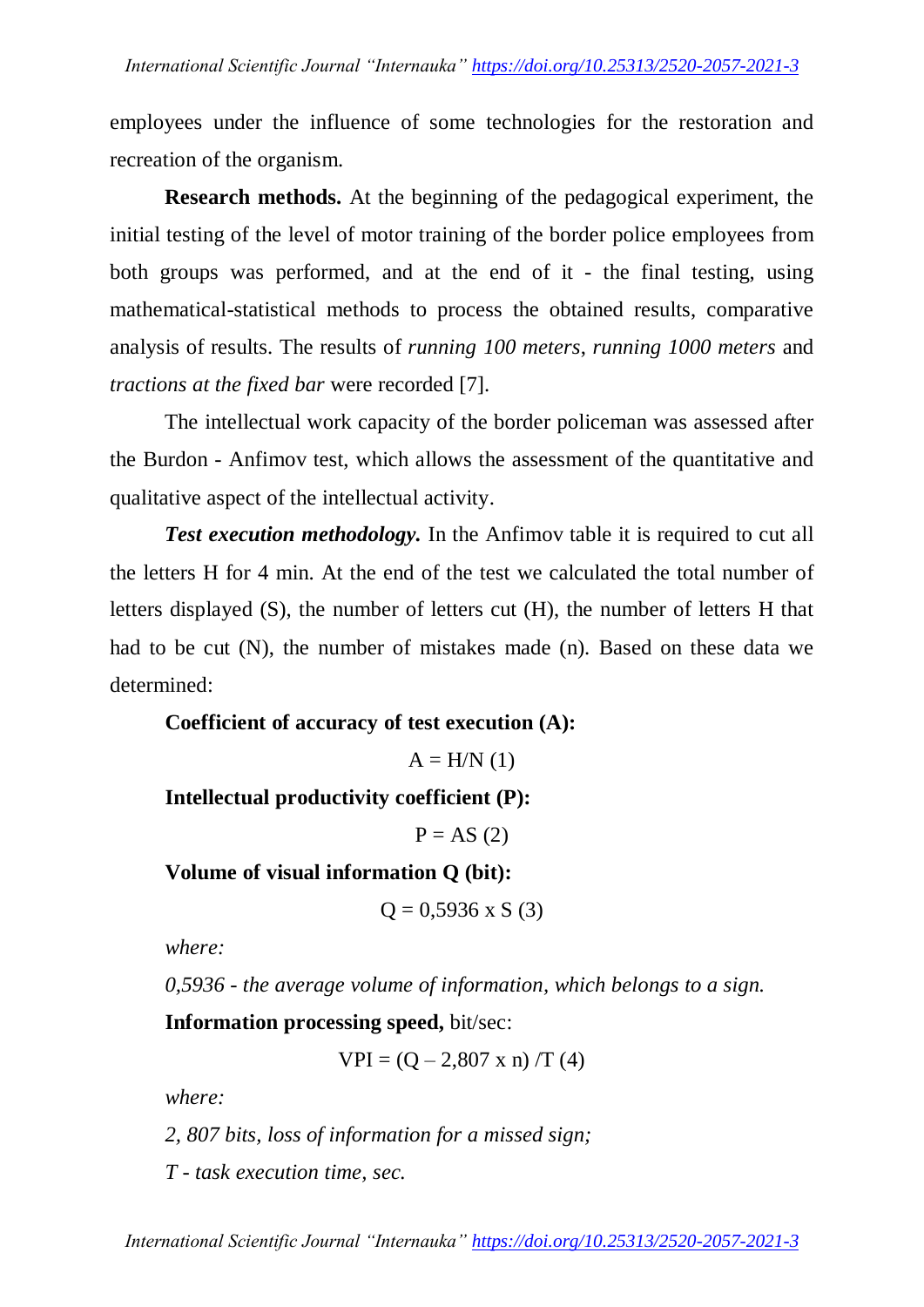## **Attention stability (SA):**

 $SA = S/N(5)$ 

We analyzed the results obtained in each group in annual dynamics, but also in a comparative way, as well as in relation to the values presented by other authors.

### **Research results:**

*Intellectual productivity.* From Chart 1 we notice that at the initial testing there is no significant difference between the average values of both groups, they being in the limits of 944 - 945 u.c. These results are 6.66% better than in 13-14 year old students, in whom the average group values are  $886 \pm 44.8$  u.c. [2].



**Chart 1. The annual dynamics of the intellectual productivity of the border police employees from the control and experimental groups, u.c.**

At the final test, the average value of intellectual productivity in the experimental group is  $1034.55 \pm 33.32$  u.c., it being 9.5% higher, both compared to the results of the initial test (t = 2.73; P < 0.05), as well as in relation to the final results of the control group ( $t = 2.25$ ; P <0.05). These results, in our opinion, express the beneficial influence of the stimulation and recovery methods, used in the experimental group to increase intellectual productivity.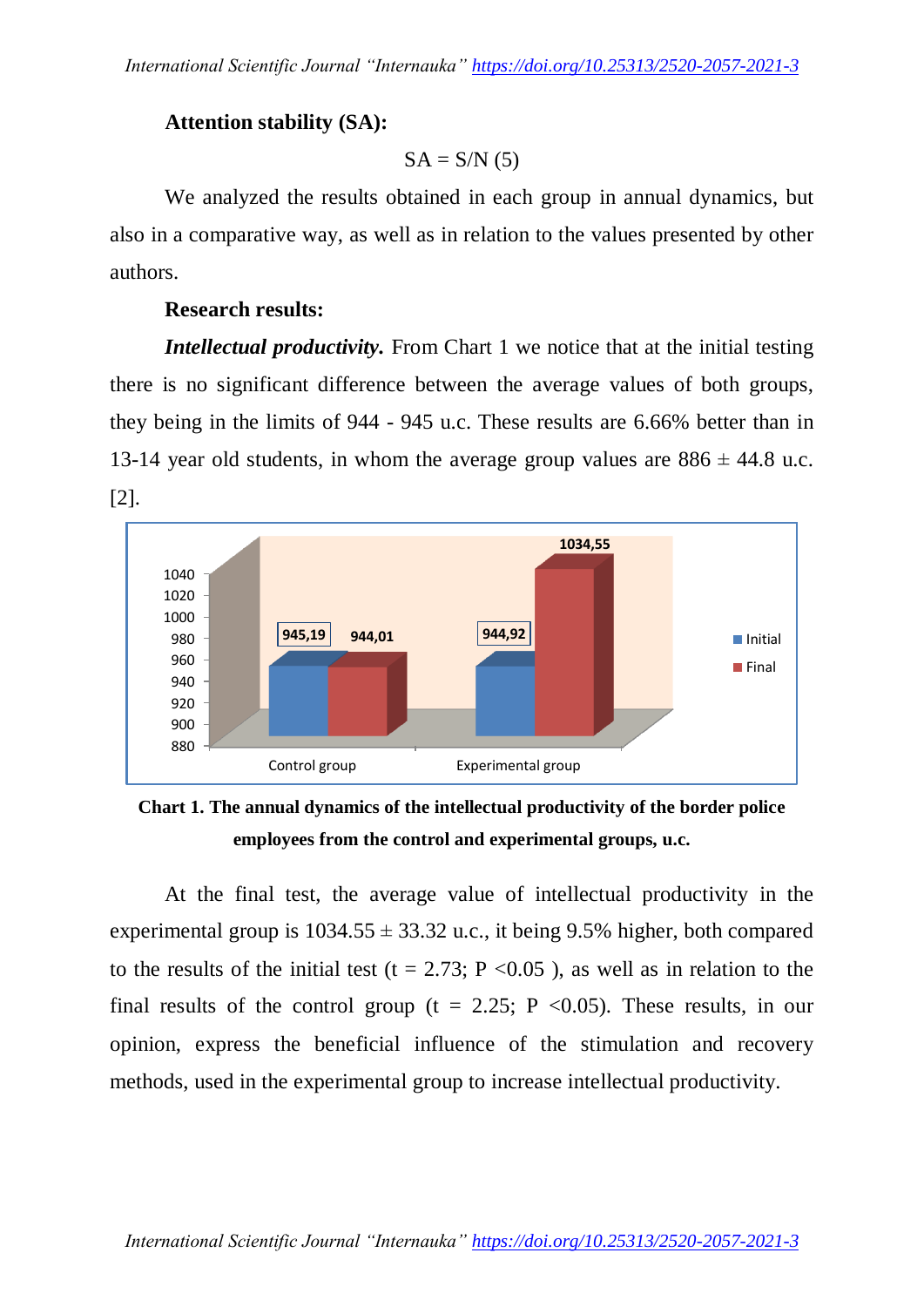*Visual analyzer efficiency.* At the initial testing, the difference between the mean values of the control and experimental groups is insignificant (Chart 2), they being respectively  $577.21 \pm 23.11$  u.c. and  $590.79 \pm 31.11$  u.c. (P $>0.05$ ).



**Chart 2. Comparative presentation of the performance of the visual analyzer to the border police employees from the control and experimental groups in annual dynamics, bits**

At the same time, at the final testing, in the experimental group, there is an increase in the efficiency of the visual analyzer by 6.2%, compared to the initial testing, which probably expresses the positive influence of stimulation and recovery methods on the body of people in the experimental group.

In the control group, there is a tendency to reduce the efficiency of the visual analyzer in annual dynamics by about 2.3%, which, in our opinion, reflects a certain state of fatigue of the visual analyzer.

*Speed of visual information processing.* Also, given that border police employees ensure the verification of passports of travelers crossing the border and monitor the behavior of citizens in the border area, the speed of processing visual information (V) is an important indicator of their work. Chart 3 compares the speed of visual information processing by border police employees in control and experimental groups. From Chart 3 we see that the results of both groups improved in annual dynamics, but differently. In the control group, the speed of visual information processing increased by 16.57%, compared to the initial data, and in the experimental group by 68.74%, the difference between the results being significant from a mathematical-statistical point of view.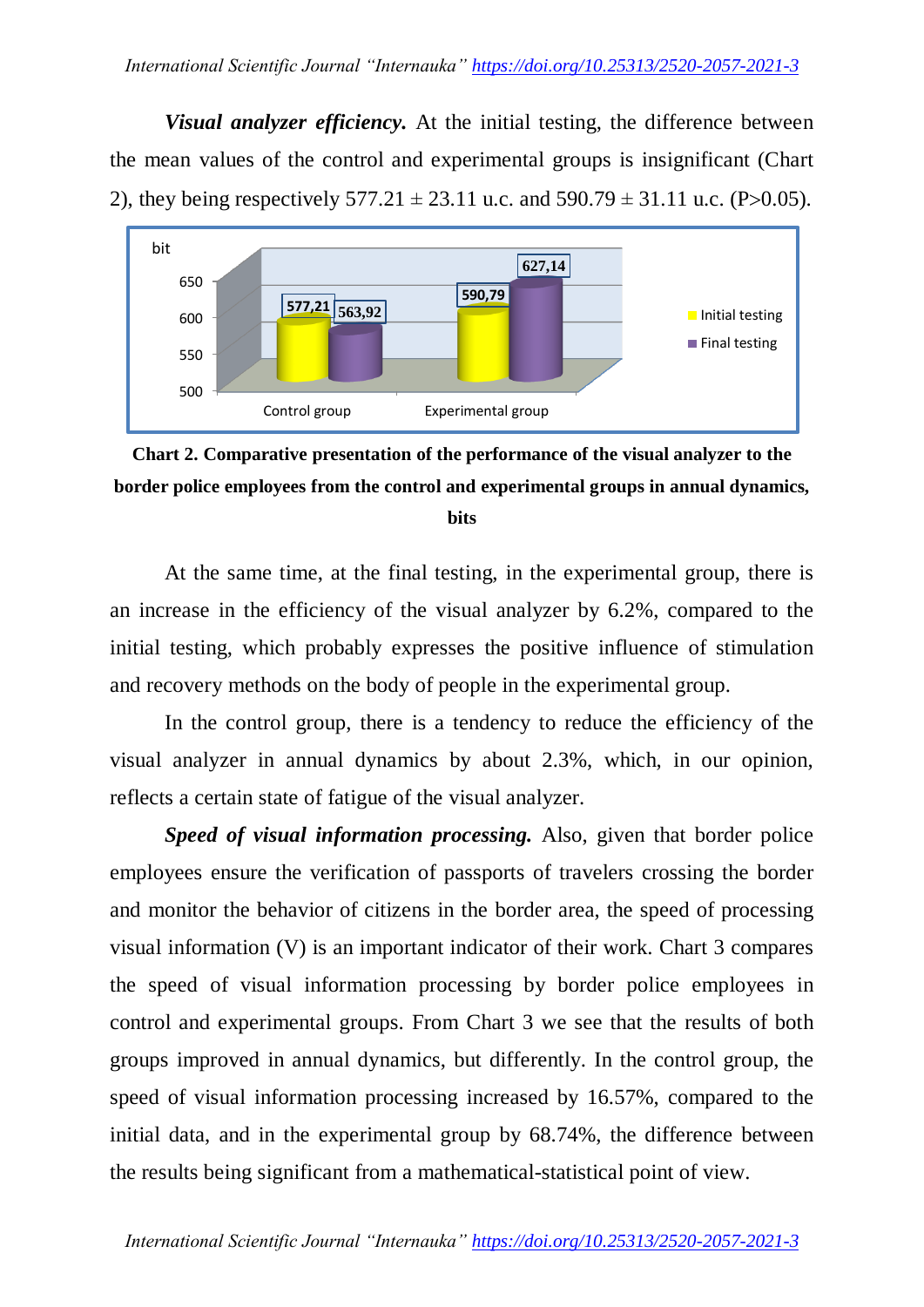

**Chart 3. Annual dynamics of the speed of visual information processing by border police employees in control and experimental lots, bits / sec**

At the same time, the final test established a significant increase in the speed of information processing in the experimental group, compared to the control group, which confirms, in our opinion, the role of recovery and recreation technologies used by us in optimizing the intellectual performance of border police employees. For example: for students of the Faculty of *Law*, this index varies in the range of 2.37-3.95 bits/sec.

*Stability of attention.* The comparative analysis of the results from the control group in annual dynamics (Chart 4) shows the tendency to improve the results, but these changes are not true  $(t = 1.0; P > 0.05)$  from a mathematicalstatistical point of view. At the same time, the values of the experimental group increase significantly, both in relation to the initial figures and to the control group ( $t = 2.0$ ; P $> 0.05$ ), which, in our opinion, is due to the methods of stimulation and recovery of the body, used in this batch during the pedagogical experiment.

*Running at 100 m.* At the initial test there is no true difference between the results of the evaluation of the border police employees from both groups (P>0.05), the average group values being, respectively, for the control and the experimental group  $15.82 \pm 0.22$  sec and  $15.57 \pm 0.11$  sec (Chart 5), the difference between them being insignificant from a mathematical-statistical point of view  $(t = 1.04; P > 0.05)$ .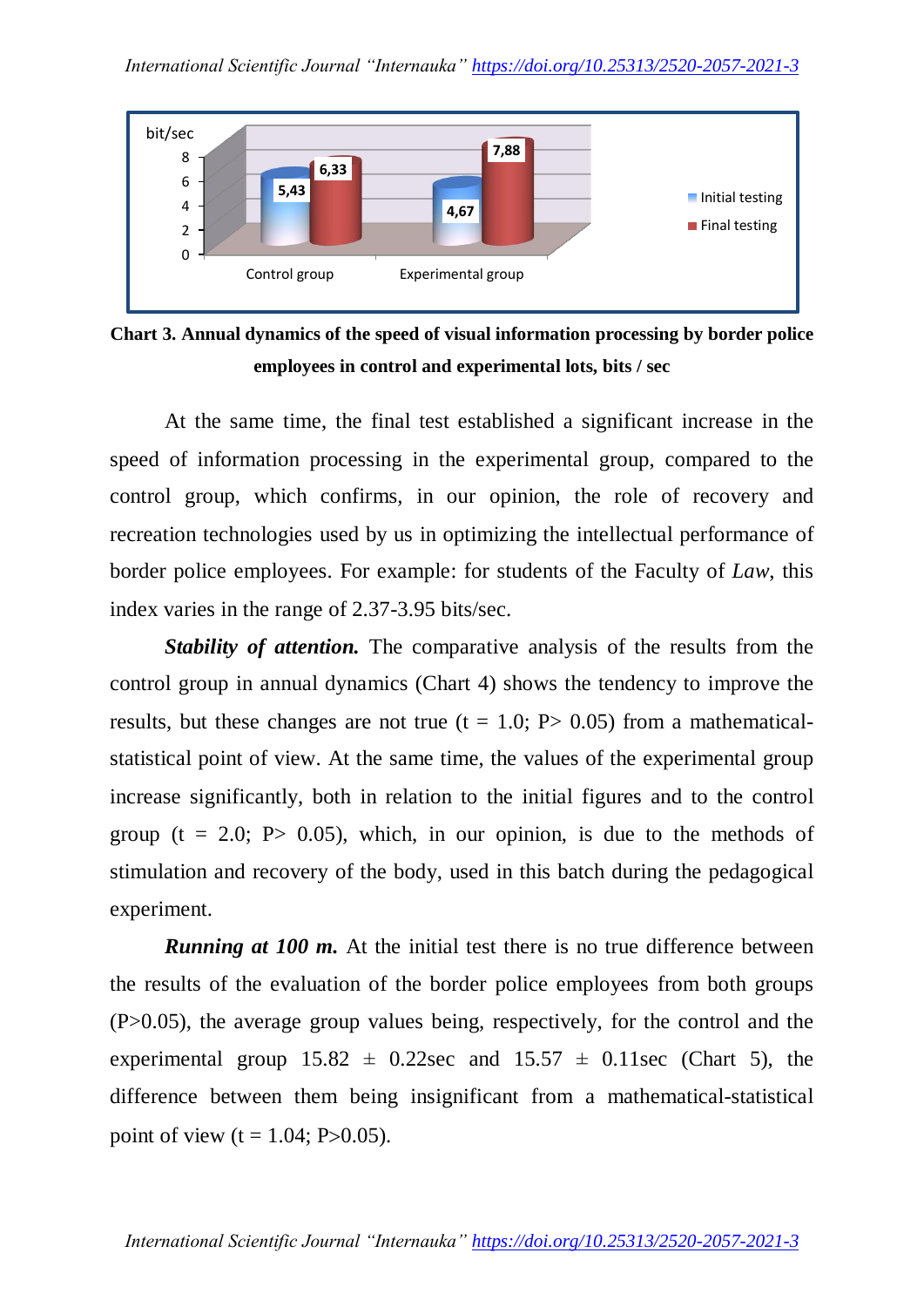

**Chart 4. The annual dynamics of the stability of the attention of the border police employees from the control and experimental groups, u.c.**

In the final test, the speed running results of the border police employees from both groups improved, but in a different way: in the control group the average distance of 100 m was  $15.54 \pm 0.28$  sec, and in the group experimental  $15,07 \pm 0,25$  sec, which, according to the scale for evaluating the respective quota, corresponds respectively to grades 8 and 9. In the control group, the difference between the results of the initial and final test is not mathematically statistically significant (t = 1.27; P $> 0.05$ ), and in the experimental group it is true (P < 0.05), at the significance threshold t = 2.63. Thus, unlike the control group, the experimental group truly improved its indicators in annual dynamics  $(t = 2.63; P < 0.05)$ , which indicates that in the process of their motor training special attention was paid to improving the quality speed. It is not excluded that on the final result left its mark and the weight loss of the border police employees from that batch, which had lost 2 kg of the initial weight by the final test.





*International Scientific Journal "Internauka" https://doi.org/10.25313/2520-2057-2021-3*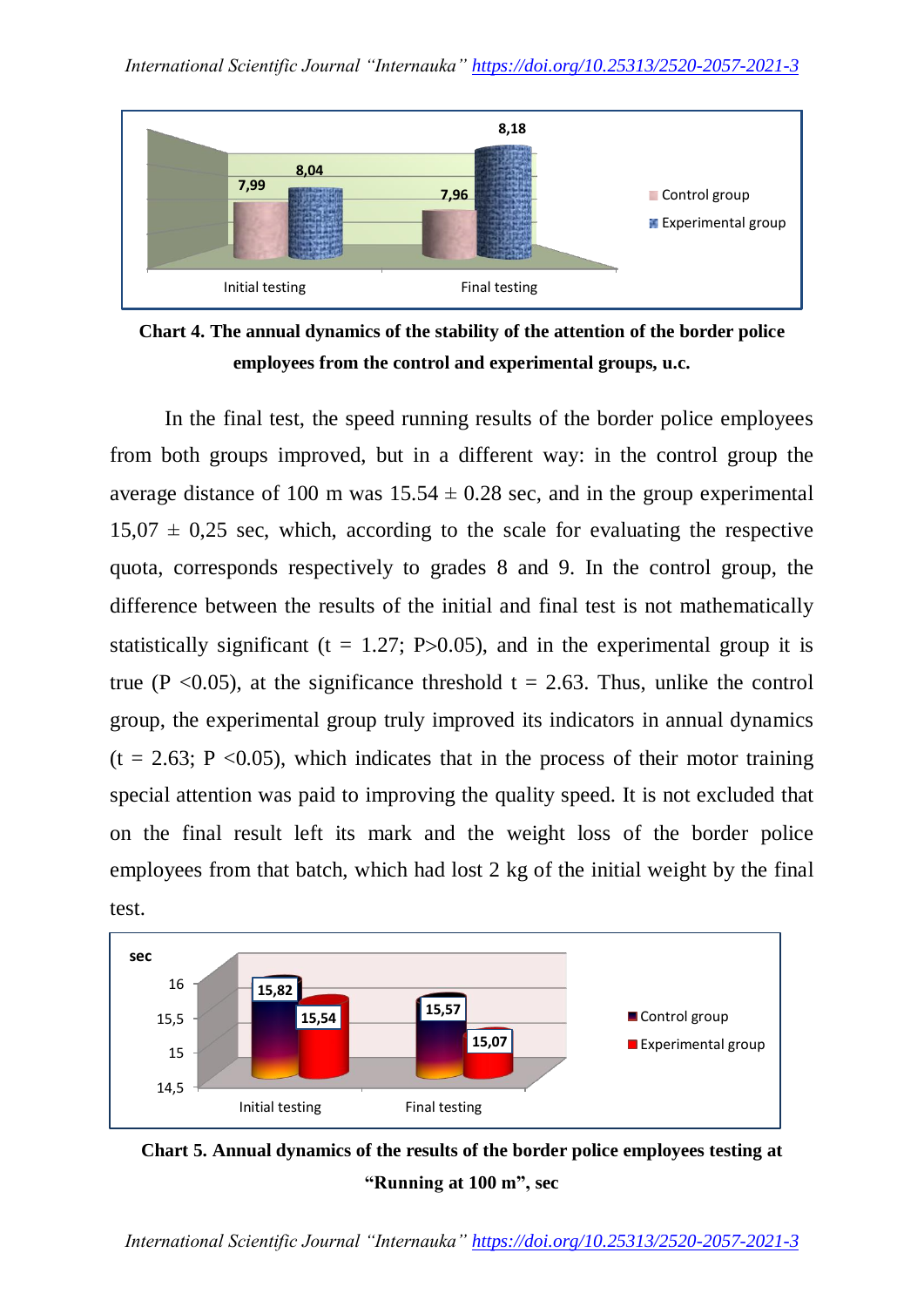According to bibliographic data [1], if the sensitive period for the development of a certain motor quality of the individual is missed, then it can no longer be developed at the highest level, this deficiency being felt throughout life. A number of morphophysiological and biochemical factors participate in the manifestation of speed quality: the length of the muscle sarcomere, the ratio between the number of white and red fibers in it (genetically determined), the content and reactivity of phosphate compounds in nerves and muscles, the content of which is influenced by training and nutrition. Also, in speed movement, based on a complex coordination of movements, it is important the state of the nervous system, its ability to switch excitation signals to those of inhibition and vice versa.



**Chart 6. Comparative presentation of the structure of the control group depending on the results of the evaluation of the motor test "Running at 100 m", at the initial test (A) and the final test (B),%**

Chart 6 shows comparatively the structure of the control group at the initial and final test depending on the evaluation results of the motor test "Running 100 m". Analyzing the data presented in Chart 6, we notice that the share of people who took the initial test with grades of 10-9 and 8-7 is, respectively, 50% and 8.33%. These quotas do not change in annual dynamics, remaining the same at the final testing. On the other hand, the share of people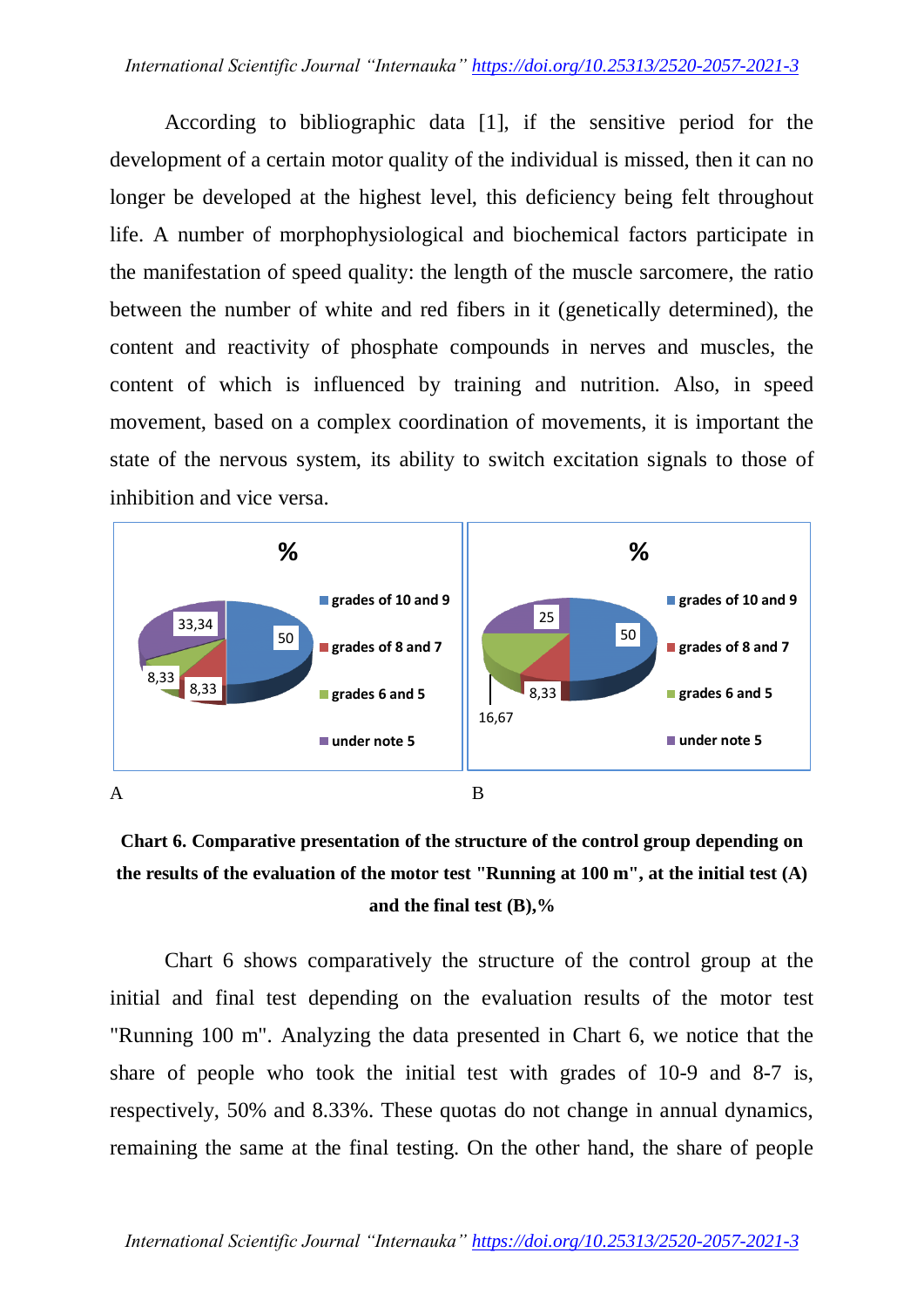who obtained insufficient grades increased in annual dynamics, from 25% to 33.33% at the final test, ie by 8.33%.

The comparative analysis of the distribution of the persons from the experimental group, at the initial and final testing differs from that of the control group (Chart 7). Thus, at the final testing, the share of those with grades of 10 and 9 predominates, being 58.33%, exceeding the share of those persons from the initial testing (41.67%) by 16.67%, as well as the share of those in the group control (50%) by 8.33%. At the same time, the share of people with insufficient results decreased 2 times, compared to the initial testing, and 4 times compared to the results of the control group.



**Chart 7. Structure of the experimental group depending on the results of the evaluation at "Running at 100 m", initial (A) and final (B) testing, %**

*The 1000 m run* is a motor test that assesses the body's ability to perform moderate-intensity physical exertion for a long time, without showing signs of fatigue. The body's adaptation to effort takes place through the maximum involvement of the cardiovascular and respiratory systems, which ensure the body's ability to work during exercise. Muscle activity can last from tens of minutes to several hours. Global endurance plays an important role in optimizing life and is an important component of physical health.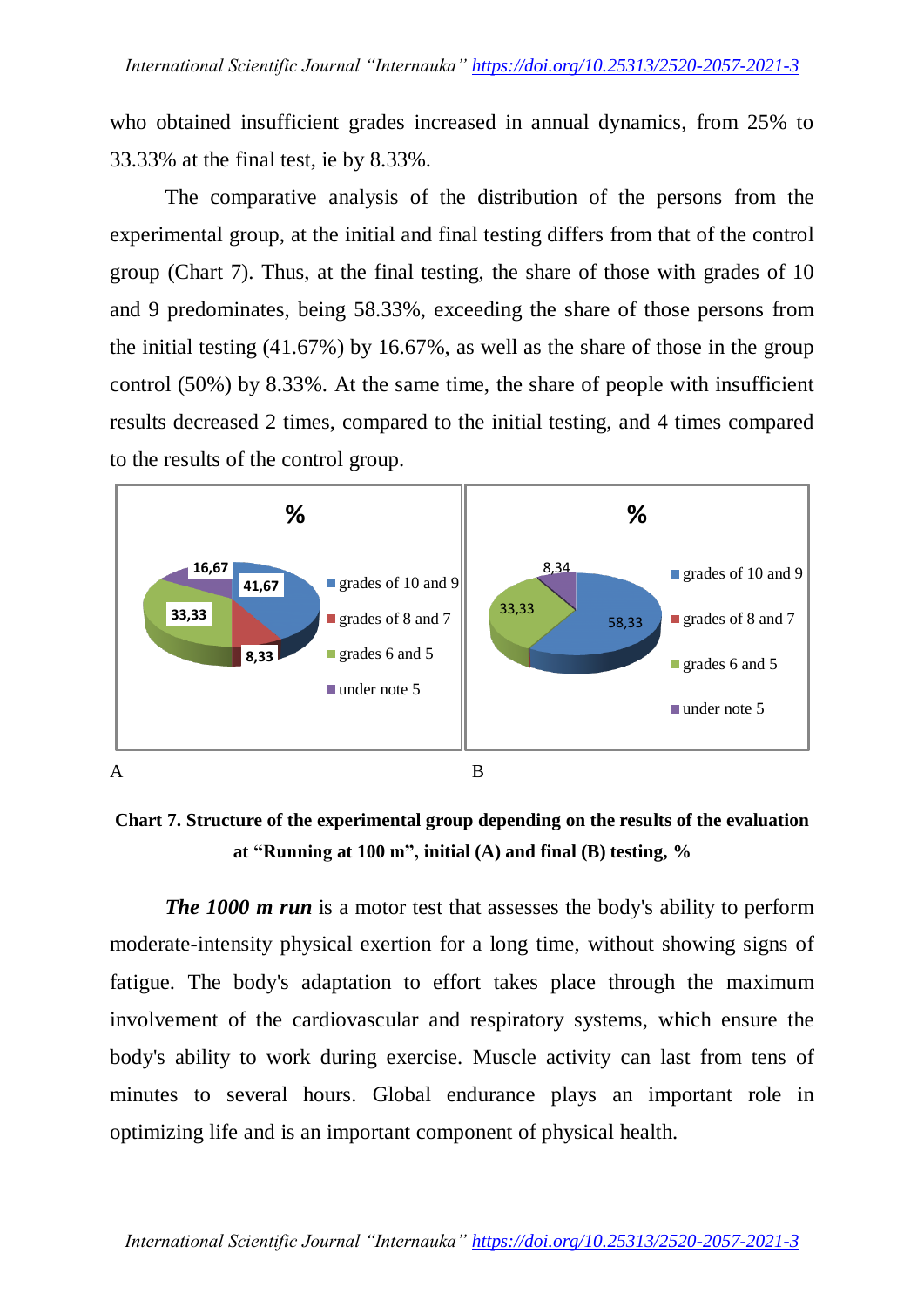At the beginning of the experiment, the border police employees from the experimental group showed a higher aerobic resistance, compared to those from the control group, the average group values being, respectively,  $4.14 \pm 0.28$  sec and  $4.29 \pm 0.15$  sec (t = 0.48; P>0.05), and this trend was maintained in the final testing, respectively, constituting  $3.56 \pm 0.22$  and  $3.96 \pm 0.13$  sec (Chart 8).



**Chart 8. Annual dynamics of border police employees test results at "Running of 1000m", sec**

Analyzing the results in annual dynamics, it was established that the border police employees from the control group registered a progress of about 8% (t = 2.36; P < 0.05), and those from the experimental group of 14%, at the threshold of mathematical-statistical significance t = 2.67; P < 0.05, which indicates that the body of the people in the experimental group adapted better and proved to be more resistant to moderate physical exertion, compared to those in the control group, and this result could be the result of the implementation in this group of technologies to stimulate and restore the organism.

In the structure of the results of the final evaluation of the experimental group, the quota of border police employees who took the test "Running at 1000 m" with grades 10-9 and 8-7 is 83.3%, and in the control group only 50%, which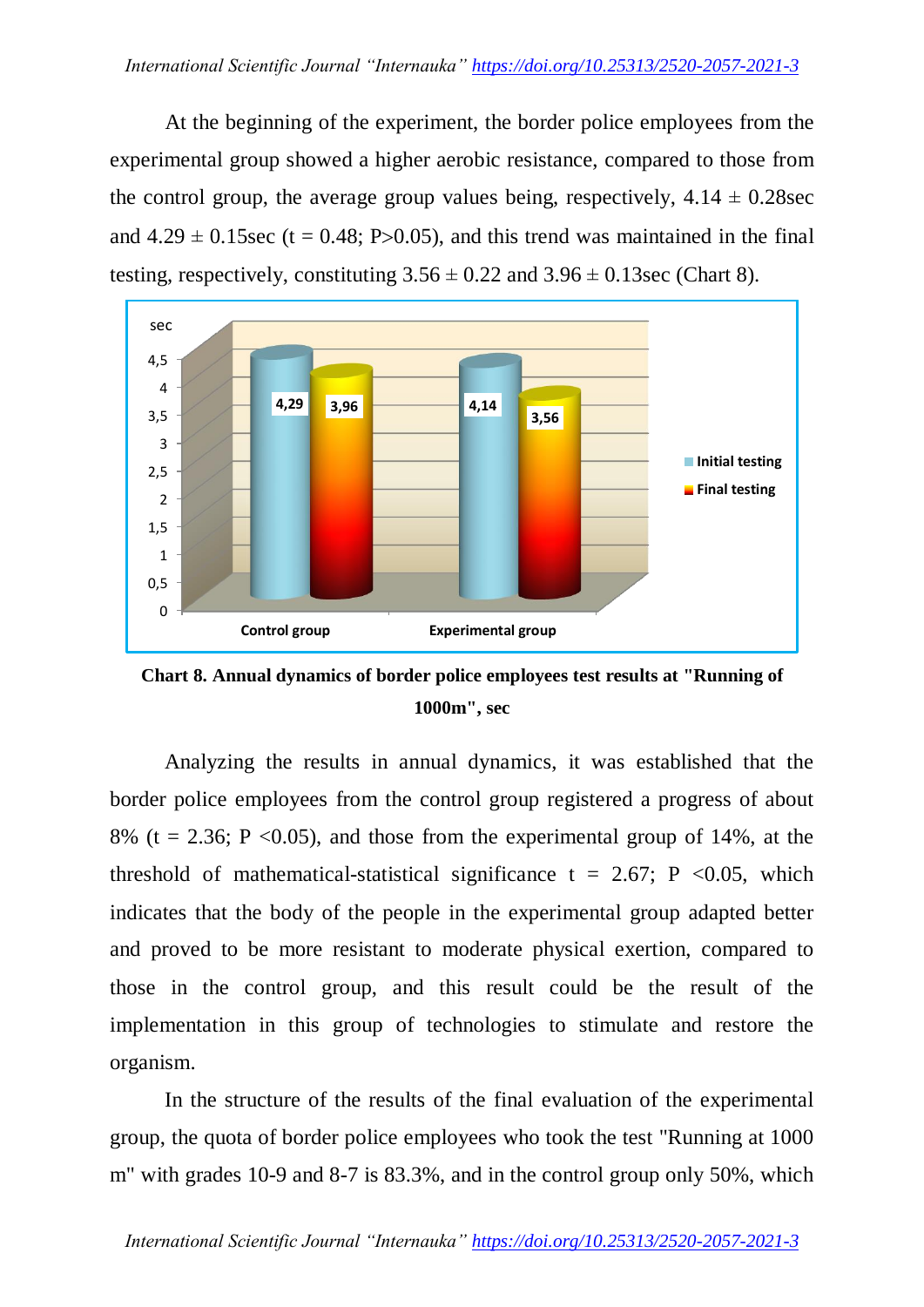indicates, in the opinion our, the improvement of the functional state of the organism of the border police employees, which led to the increase of the quota of the contingent resistant to the resistance efforts.

*Traction at the fixed bar.* From Chart 9 we notice that the average group value of the number of tractions performed by the border police employees from the control group at the initial test was  $10.58 \pm 0.55$  repetitions, while the respective value in the experimental group was  $10.42 \pm 0.42$  repetitions, the differences being insignificant from a mathematical-statistical point of view  $(t =$  $0.23$ ; P $>0.05$ ).

In the final test, both groups improved their results, reaching values of  $11.33 \pm 0.65$  repetitions in the control group and  $11.82 \pm 0.53$  repetitions in the experimental group, at the threshold of statistical mathematical significance  $t =$ 1.44; P>0.05 - in the control group and  $t = 3.50$ ; P <0.01 - in the experimental group.



**Chart 9. Annual dynamics of the results of the border police employees testing at the "Traction at the fixed bar" test, number of repetitions**

At the initial testing, the maximum numbers of the experimental group were 14 - 16 tractions, and with grades of 10 and 9, 33.33% of the border police employees were evaluated. At the final test this share increased to 50%. These results express the tendency of border police officers to continuously develop and improve their qualities of strength, especially necessary for professional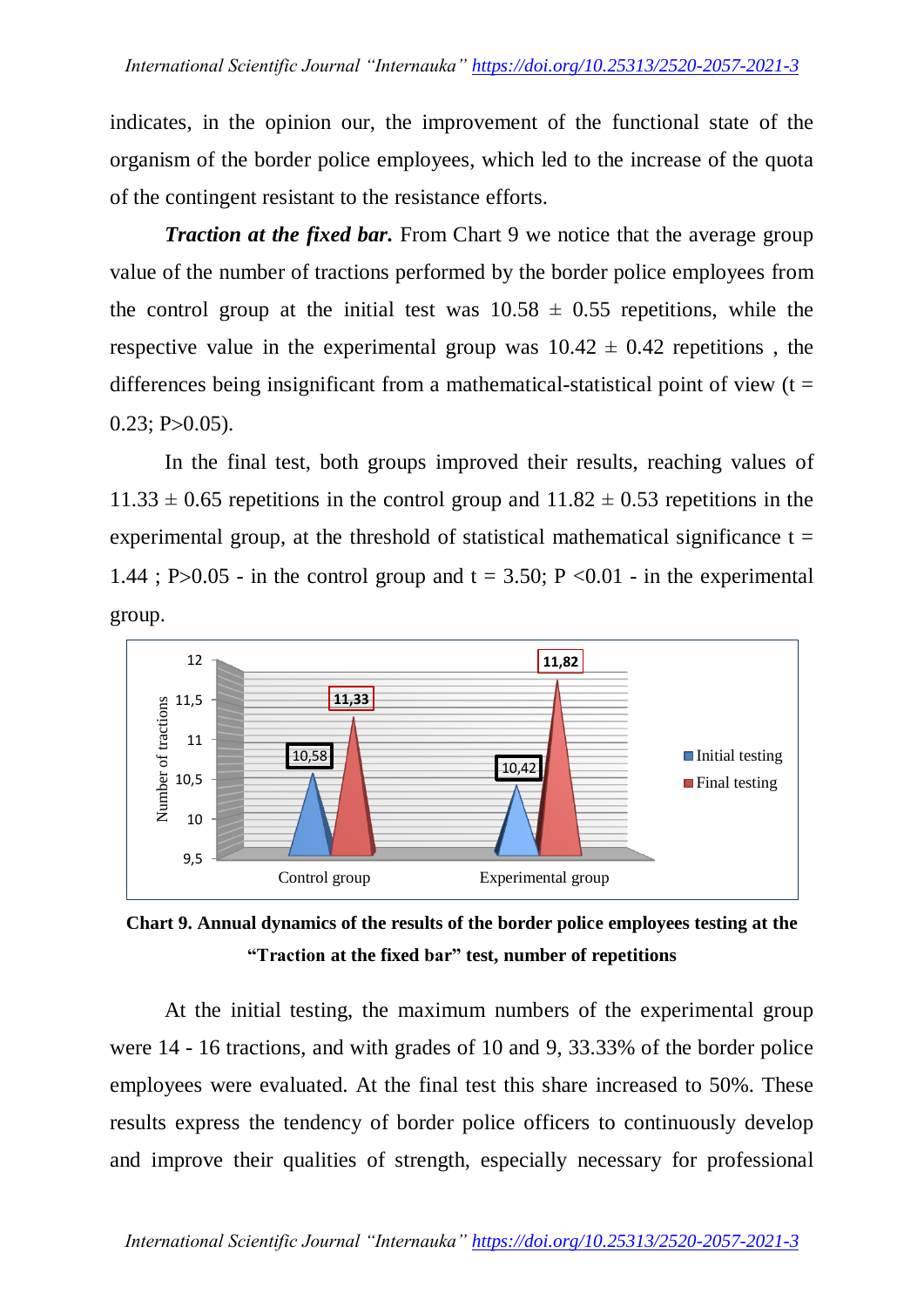activity, from the perspective of combating border crime and ensuring the security of the state borders of the Republic of Moldova.

### **Conclusions:**

1. The border police employees from the experimental group, who used during the pedagogical experiment technologies for the restoration and recreation of the organism, *significantly improved the productivity of intellectual work, the efficiency of the visual analyzer, speed of processing visual information and stability of attention.*

2. At the final test, the border police employees from the experimental group obtained better results, compared to the results of the initial test. Thus, the number of *tractions* at the fixed bar increased by 13% ( $t = 3.50$ ;  $P < 0.01$ ), the speed of *running distance* at 100  $m$  - decreased by 3% (t = 2.63; P < 0.05), and the one from *running at*  $1000 \text{ m}$  - by  $14\%$  (t = 2.67; P < 0.05).

3. The evaluation of the results of the test of motor qualities in annual dynamics shows that in the experimental group:

- the quota of people who took the test "Running at 100 m" with grades 9 and 10 increased from 41.67% - at the initial test, to 58.33% - at the final test;
- at the final testing the quota of the persons who took the test "Running" at 1000 m" with grades 10-9 and 8-7 is 83.3%;
- the quota of people who took the test "Traction at the fixed bar" on grades 9 and 10, increased from 33% - at the initial test, to 50% - at the final test.

4. The comparative analysis of the results of the initial and final testing of the level of motor training of the border police employees in the control and experimental groups allowed us to find that the technologies for the restoration and recreation of the organism, used by us in the pedagogical experiment, contribute to improving the degree of their physical training.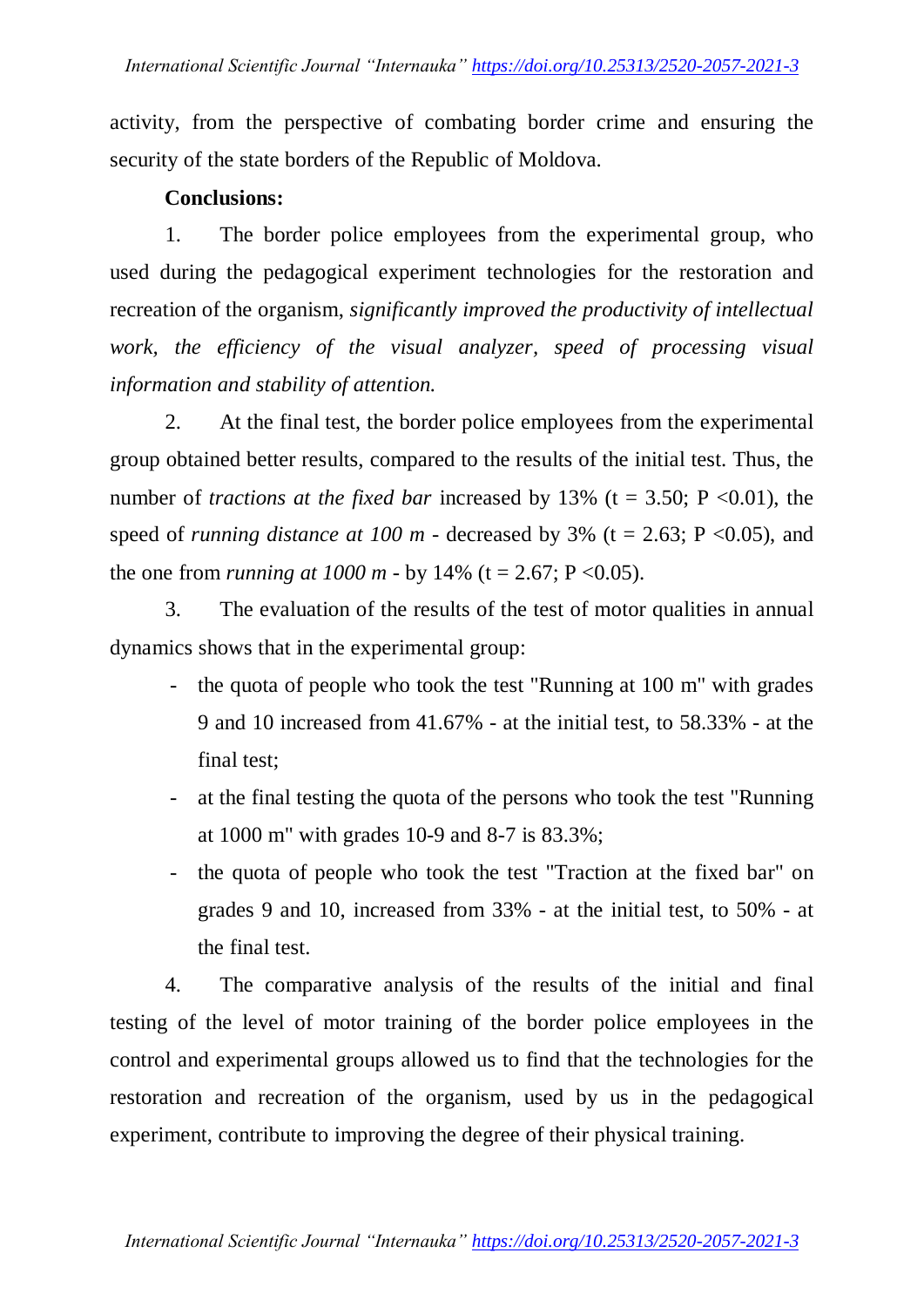5. The technologies for the restoration and recreation of the organism have contributed to the improvement of mental and physical performance indicators of border police employees, which indicates the need for their implementation in their daily activities.

### **References**

- 1. Chiorescu M., Dorgan V., Pintilei S. Ergofiziologia. Curs didactic. Chişinău: Editura USEFS, 2010. 187 p. ISBN 978-9975-407-0-0.
- 2. Croitoru C. Evaluarea fiziologo-igienică a instruirii elevilor la lecțiile de informatică: teză dr. în științe med. Chișinău, 131 p.
- 3. Donțova N. Estimarea indicilor stării de sănătate a polițiștilor de frontieră încadrați în programul de refacere și recreere a organismului. In: Ştiinţa Culturii Fizice. 2018. Nr. 30 (1). PP. 86-89. ISSN 1857-4114.
- 4. Moroșan R., Donțova N., Moroșan I. Metode și mijloace de refacere a organismului polițiștilor de frontieră. În: Știința culturii fizice, 2018, nr. 30/1, PP.102-105.
- 5. Moroșan R., Donțova N., Moroșan I. Opinia polițiștilor de frontieră privind folosirea unor metode de refacere și recreere a organismului**.** În: Materialele Conferinței științifice din 25-26 mai 2018, Chișinău, 2018. Internațional scientific conference ,,Traditions, realities and perspectives of the physical culture development". 88 p.
- 6. Poliția de frontieră. [citat 11.07.20]. Disponibil: https://ro.wikipedia.org/wiki/Poli%C8%9Bia\_de\_Frontier%C4%83 (Republica\_Moldova)
- 7. Regulamentul pregătirii fizice a personalului Departamentului Poliţiei de Frontieră. Chișinău, 2013.
- 8. Гурьянов Ю.В. Психологическая работа в пограничном отряде. Учебно-методическое пособие. Москва, 2000. 25 c.